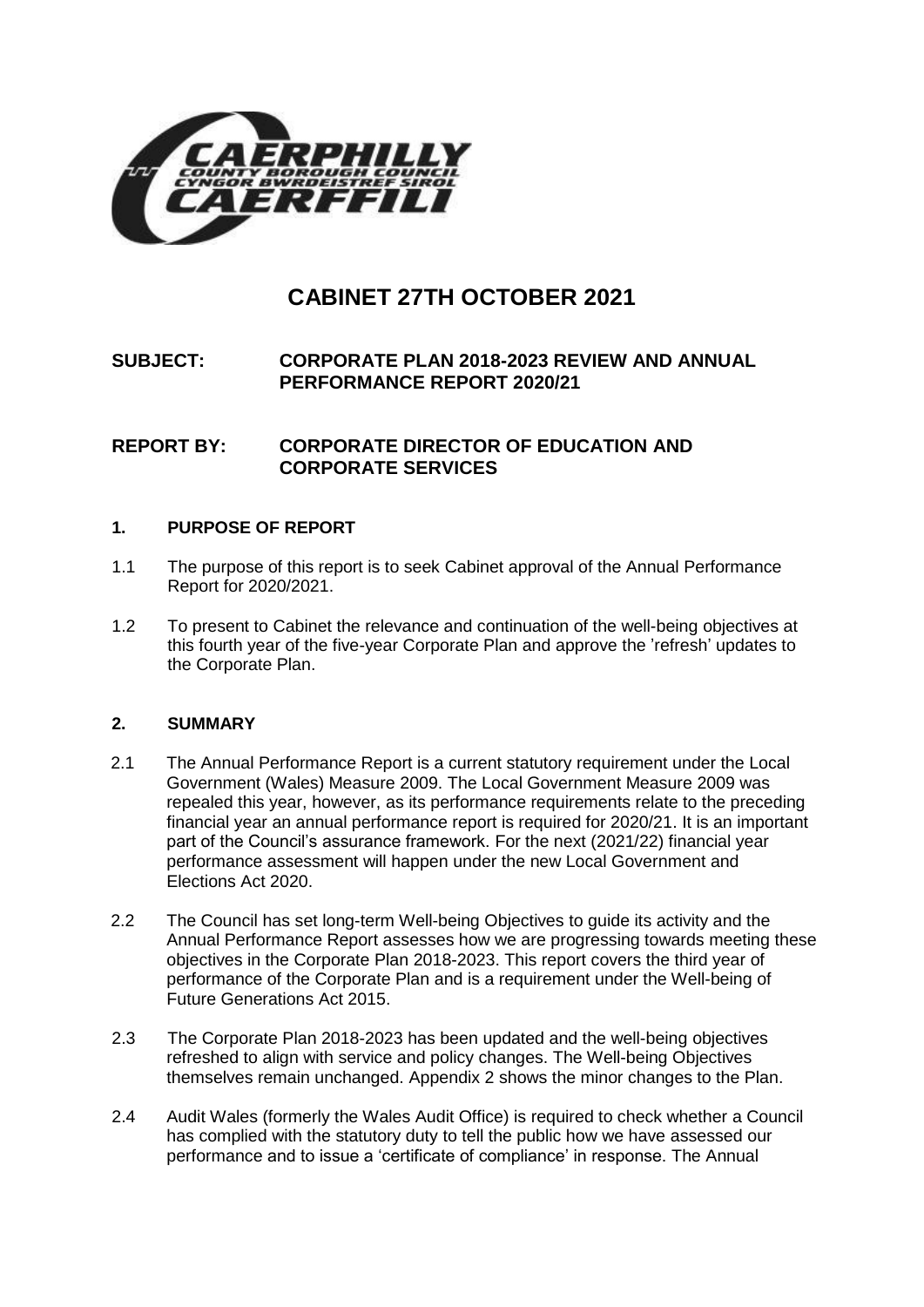Performance Report demonstrates to the Audit Wales how the Council has met this duty.

## **3. RECOMMENDATIONS**

- 3.1 It is recommended that Cabinet approve the Annual Performance Report 2020/21 as set out in Appendix 1.
- 3.2 Endorse the relevance and continuation of the Well-being Objectives for the fourth year of the five-year Corporate Plan and note the 'refresh' updates to the Corporate Plan contained within Appendix 2.

#### **4. REASONS FOR THE RECOMMENDATIONS**

4.1 The Council has a statutory duty to publish its Annual Performance Report by the 31st October each year. The report is presented to Cabinet for approval.

## **5. THE REPORT**

- 5.1 Cabinet endorsed the Council's Corporate Plan (2018-2023) in April 2018. The Plan was reviewed a year later in June 2019 and its continued relevance confirmed in October 2020. A content review was not possible in 2020 due to the pandemic and pressures on Council services. There are six long-term Well-being Objectives within the Plan that Cabinet have set for the life of the administration. They will remain in substantially the same format until 2023.
- 5.2 Each of the six Well-being Objectives has a series of outcomes which sets out what the Council hopes to achieve on behalf of citizens. This Annual Performance Report sets out the progress made against those six objectives during the 2020-2021 financial year.
- 5.3 The Annual Performance Report is set out in full at Appendix 1. As part of the selfevaluation process that underpins the Report the Council has set out in each section of the Well-being Objective:
	- A general summary that includes cumulative progress after three reporting years into the Plan including what impact we are making
	- What difference have we made
	- What went well in 2020/21
	- What have we learnt and where do we need to improve
	- Our focus for the future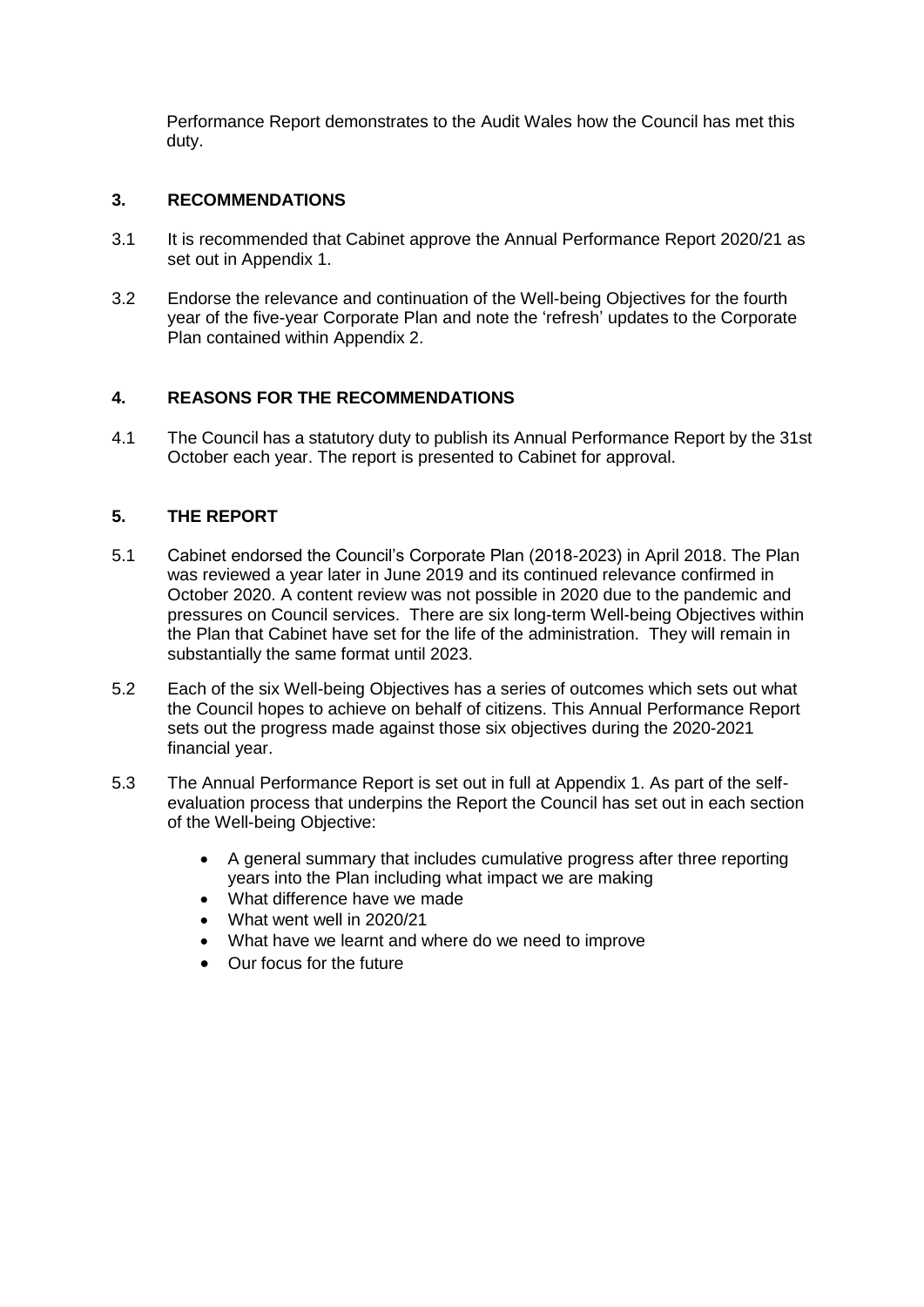#### 5.4 Summary of progress

| <b>Well-being Objective</b>                               | <b>Summative</b>              |
|-----------------------------------------------------------|-------------------------------|
|                                                           | <b>Judgement</b>              |
| 1. Improve education opportunities for all                | Progressing well              |
| 2. Enabling employment                                    | Progressing<br>satisfactorily |
| 3. Address the availability, condition and sustainability | Progressing well              |
| of homes throughout the county borough and provide        |                               |
| advice, assistance or support to help improve people's    |                               |
| well-being                                                |                               |
| 4. Promote a modern, integrated and sustainable           | Progressing well              |
| transport system that increases opportunity, promotes     |                               |
| prosperity and minimizes the adverse impacts on the       |                               |
| Environment                                               |                               |
| 5. Creating a county borough that supports a healthy      | Progress has not              |
| lifestyle                                                 | been as expected              |
| 6. Support citizens to remain independent and improve     | Progressing well              |
| their Well-being                                          |                               |

#### 5.5 **Conclusion**

At the end of 2020/21 the Council can demonstrate that it has made some progress against each objective. The assessment has also provided a platform to celebrate the activity that has gone well, reflect on the areas that need to be improved and to identify new approaches and interventions to support future progress.

The Corporate Plan has been refreshed for the year up to 2022 and a list of changes is attached as Appendix 2.

#### **6. ASSUMPTIONS**

6.1 No assumptions have been made or were thought necessary, for this report that are not already contained within the Performance Report and the Corporate Plan refresh.

#### **7. SUMMARY OF INTEGRATED IMPACT ASSESSMENT**

7.1 No Integrated Impact Assessment has been completed for this report although individual assessments may have been made to support activity within the Well-being Objectives. Inclusivity and fairness are part of Welsh Government definition of improvement within the 2009 Measure. Page 38 of the Annual Performance Report provides a brief update on our Welsh Language and equalities work. Delivery of the Well-being Objectives maximises our contribution to all the national well-being goals including 'A More Equal Wales'.

#### **8. FINANCIAL IMPLICATIONS**

8.1 Each Well-being Objective has a section identifying the resources needed to support delivery of the objective within the corporate plan.